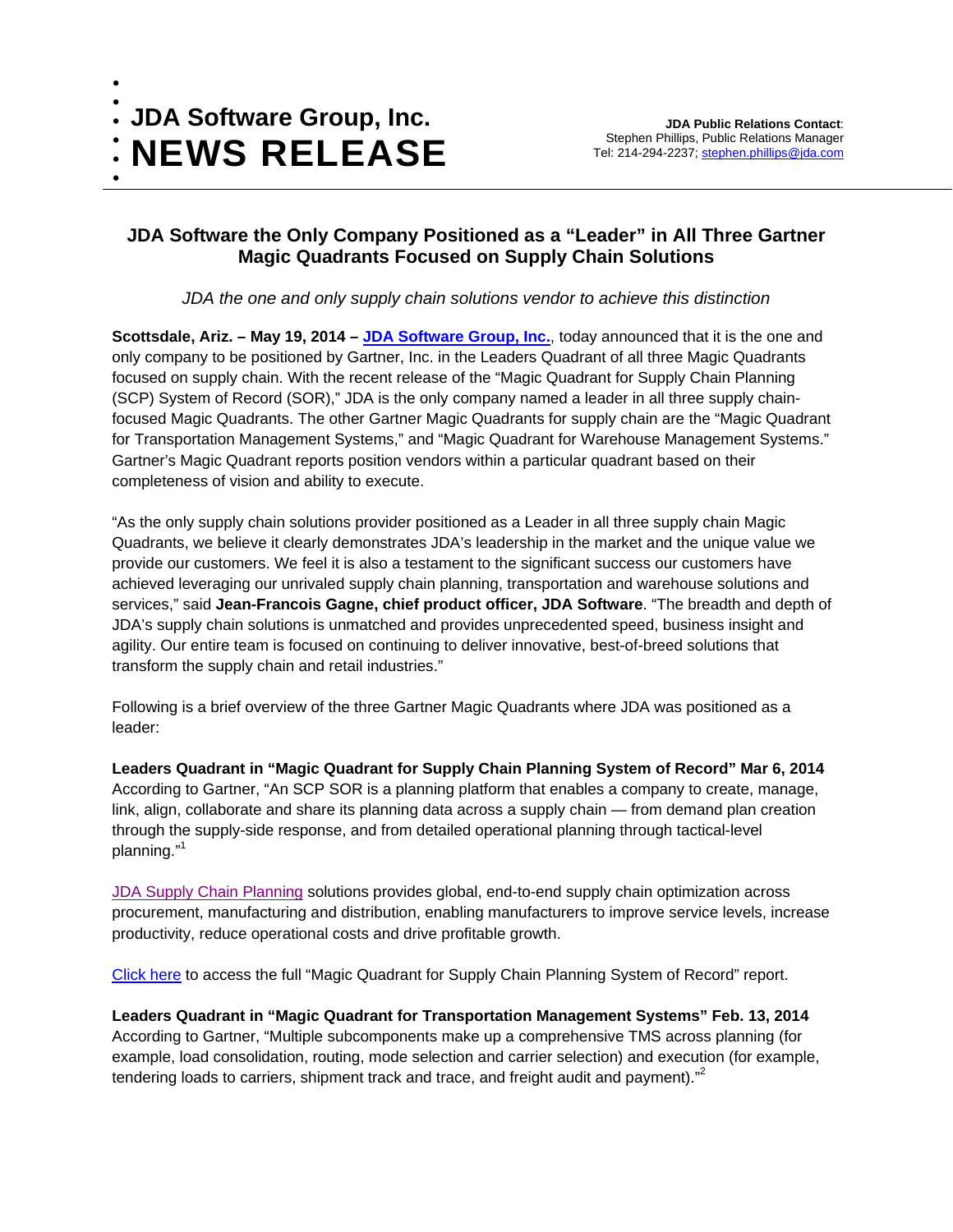[JDA Transportation Management](http://www.jda.com/solutions/transportation-logistics-management-overview/) solutions support the entire transportation lifecycle from order management through customer service and financial settlement by facilitating collaboration with customers and carriers managing the transportation process and providing end-to-end visibility throughout all stages.

[Click here](http://jda.com/mq3) to access the full "Magic Quadrant for Transportation Management Systems" report.

## **Leaders Quadrant in "Magic Quadrant for Warehouse Management Systems" May 15, 2013**

According to Gartner, "WMS applications offer capabilities such as receiving, put-away, stock locator, inventory management, cycle counting, task interleaving, wave planning, order allocation, order picking, replenishment, packing, shipping, labor management and automated material handling equipment interfaces."<sup>3</sup>

[JDA Warehouse Management](http://www.jda.com/solutions/warehouse-management/) solutions optimize the movement of inventory—including the people and material handling equipment required to move it. From raw materials to finished goods at the shelf and fulfilled to consumers, these solutions help enable the most flexible, lean distribution operations possible.

[Click here](http://jda.com/mq3) to access the full "Magic Quadrant for Warehouse Management Systems" report.

**Tweet this:**.@JDASoftware the one and only company positioned as a Leader in all three @Gartner\_Inc #SupplyChain Magic Quadrants. http://jda.com/twoao

### **About the Magic Quadrant**

Gartner does not endorse any vendor, product or service depicted in its research publications, and does not advise technology users to select only those vendors with the highest ratings. Gartner research publications consist of the opinions of Gartner's research organization and should not be construed as statements of fact. Gartner disclaims all warranties, expressed or implied, with respect to this research, including any warranties of merchantability or fitness for a particular purpose.

### **About JDA Software Group, Inc.**

JDA Software is the leading provider of supply chain, manufacturing planning, retail planning, store operations and collaborative category management solutions. JDA's innovative solutions and unmatched industry expertise help companies streamline their supply chain, optimize inventory, labor and customer service levels, and deliver increased profits. As a result, JDA's solutions have become the industry standard for more than 4,000 of the world's leading retailers, manufacturers and distributors. To learn more, visit jda.com or email info@jda.com.

1 Gartner, *Magic Quadrant for Supply Chain Planning System of Record*, T. Payne, March 6, 2014 2 Gartner *Magic Quadrant for Transportation Management Systems*, C. Dwight Klappich, February 13,

2014

3 Gartner *Magic Quadrant for Warehouse Management Systems*, C Dwight Klappich, May 15, 2013

### **RSS Feeds:**

JDA press releases: www.jda.com/rss.asp?a=press JDA news: http://www.jda.com/rss.asp?a=news JDA events: http://www.jda.com/rss.asp?a=events

**Social Networks:** Web: www.jda.com Blog: http://blog.jda.com Twitter: www.twitter.com/JDASoftware